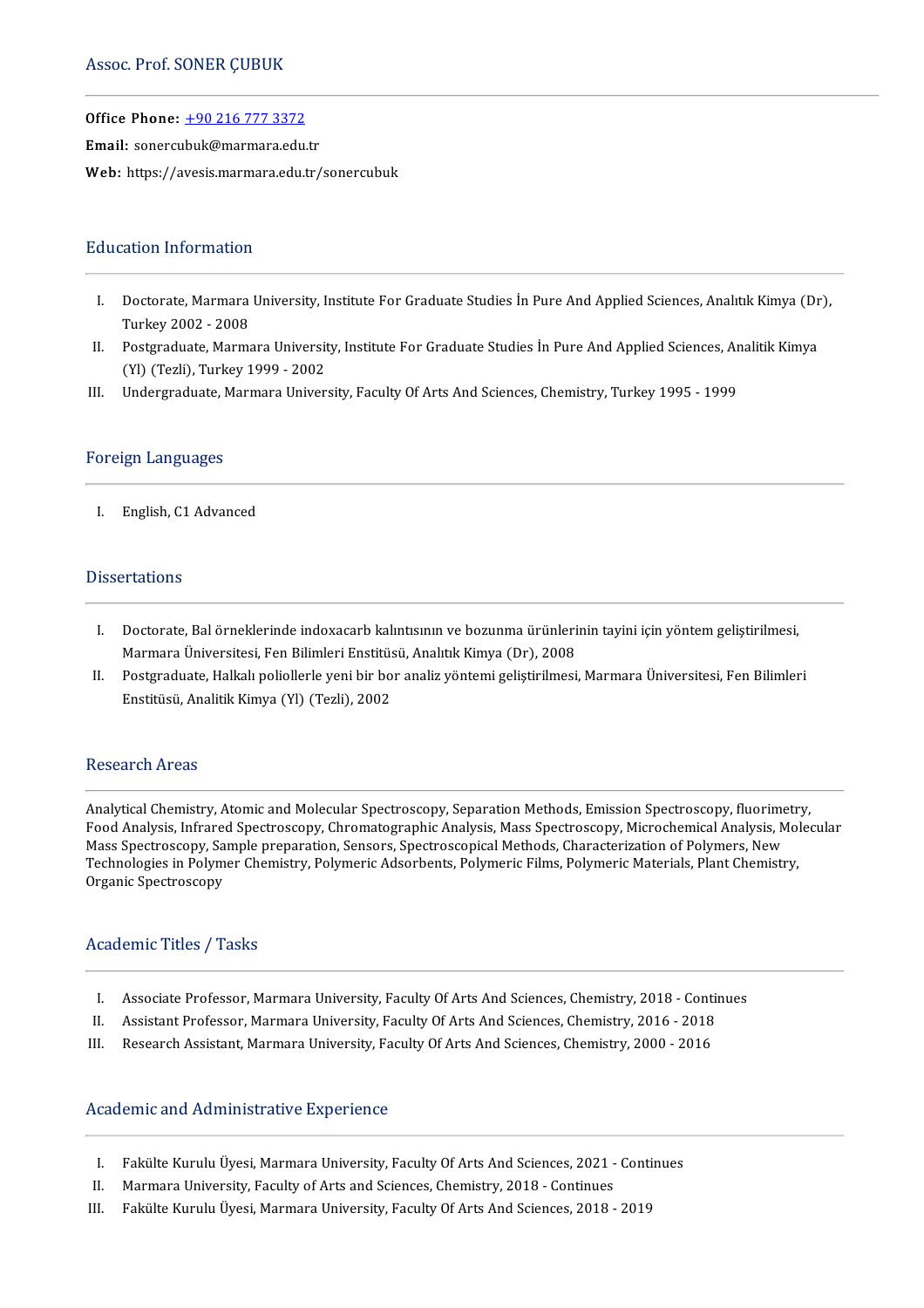### Courses

- ourses<br>I. Instrumental Analysis Laboratory- I, Undergraduate, 2015 2016, 2016 2017, 2017 2018, 2018 2019, 2019 -<br>2020–2021, 2022 Instrumental Analy:<br>2020, 2021 - 2022<br>Analytical Chamistr I. Instrumental Analysis Laboratory-I, Undergraduate, 2015 - 2016, 2016 - 2017, 2017 - 2018, 2018 - 2019, 2019<br>2020, 2021 - 2022<br>II. Analytical Chemistry Laboratory-I, Undergraduate, 2016 - 2017, 2017 - 2018, 2018 - 2019,
- 2020,<br>Analyt<br>2021 II. Analytical Chemistry Laboratory-I, Undergraduate, 2016 - 2017, 2017 - 2018, 2018 - 2019, 2019 - 2020, 2020<br>2021 - Analytical Chemistry-II, Undergraduate, 2015 - 2016, 2016 - 2017, 2017 - 2018, 2018 - 2019, 2019 - 2020,
- 2021<br>Analyt<br>2021<br>Equili III. Analytical Chemistry-II, Undergraduate, 2015 - 2016, 2016 - 201<br>2021<br>IV. Equilibrium Reactions, Postgraduate, 2019 - 2020, 2021 - 2022<br>V. Jactumental Analysis Laboratory, II Undergraduate, 2015 - 20
- 
- 2021<br>V. Equilibrium Reactions, Postgraduate, 2019 2020, 2021 2022<br>V. Instrumental Analysis Laboratory- II, Undergraduate, 2015 2016, 2016 2017, 2017 2018, 2018 2019, 2019 -<br>2020, 2021, 2021 Equilibrium Reactio<br>Instrumental Analy:<br>2020, 2020 - 2021<br>Literature Bessensk V. Instrumental Analysis Laboratory- II, Undergraduate, 2015 - 2016, 2016 - 2017,<br>2020, 2020 - 2021<br>VI. Literature Research and Writing a Research Report, Postgraduate, 2020 - 2021<br>III. Analytical Chamistry Laboratory I, U
- 
- 2020, 2020 2021<br>VI. Literature Research and Writing a Research Report, Postgraduate, 2020 2021<br>VII. Analytical Chemistry Laboratory-I, Undergraduate, 2016 2017, 2017 2018, 2018 2019, 2019 2020, 2020 -<br>2 Literature Research and Writing a Research Report, Postgraduate, 2020 - 2021<br>Analytical Chemistry Laboratory-I, Undergraduate, 2016 - 2017, 2017 - 2018, 2<br>2021 VII. Analytical Chemistry Laboratory-I, Undergraduate, 2016 - 2017, 2017 - 2018, 2018 - 2<br>2021<br>VIII. Adsorption Methods in Analytical Chemistry, Postgraduate, 2017 - 2018, 2019 - 2020<br>IV. Molecular Spectroscopy Application 2021<br>III. Adsorption Methods in Analytical Chemistry, Postgraduate, 20<br>IX. Molecular Spectroscopy Applications, Doctorate, 2020 - 2021<br>X. Boastions in Special Medium Doctorate, 2020, 2021
- 
- II. Adsorption Methods in Analytical Chemistry, Postgrad<br>X. Molecular Spectroscopy Applications, Doctorate, 2020<br>X. Reactions in Special Medium, Doctorate, 2020 2021<br>X. Green Chemistry, Undergreeduate, 2019, 2019, 2020
- 
- IX. Molecular Spectroscopy Applications, Doctorate, 2020 2021<br>X. Reactions in Special Medium, Doctorate, 2020 2021<br>XI. Green Chemistry, Undergraduate, 2018 2019, 2020 2021<br>XII. Analytical Chemistry-I, Undergraduate
- XII. Analytical Chemistry-I, Undergraduate, 2016 2017, 2017 2018, 2018 2019, 2019 2020, 2020 2021<br>XIII. HPLC and Its Applications, Doctorate, 2020 2021 XI. Green Chemistry, Undergraduate, 2018 - 2019, 2020 - 2021<br>XII. Analytical Chemistry-I, Undergraduate, 2016 - 2017, 2017 - .<br>XIII. HPLC and Its Applications, Doctorate, 2020 - 2021<br>XIV. Fluorescence Phosphorescence and A
- 
- XII. Analytical Chemistry-I, Undergraduate, 2016 2017, 2017 2018, 2018 2019, 2019 2<br>XIII. HPLC and Its Applications, Doctorate, 2020 2021<br>XIV. Fluorescence Phosphorescence and Applications, Doctorate, 2017 2018 XIV. Fluorescence Phosphorescence and Applications,<br>XV. Fluorescence Phosphorescence Spectroscopy, Po<br>XVI. Electronic Spectroscopy, Doctorate, 2017 - 2018
- XIII. HPLC and Its Applications, Doctorate, 2020 2021<br>XV. Fluorescence Phosphorescence and Applications, Doctorate, 2017 2018, 2018 2019<br>XV. Fluorescence Phosphorescence Spectroscopy, Postgraduate, 2017 2018, 2018 XV. Fluorescence Phosphorescence Spectroscopy, Postgraduate, 2017 - 2018, 2018 - 2019<br>XVII. Electronic Spectroscopy, Doctorate, 2017 - 2018<br>XVII. Pesticides, Undergraduate, 2012 - 2013<br>XVIII. Archive Chemistry-II, Undergra
- 
- 
- Archive Chemistry-II, Undergraduate, 2012 2013

### **Advising Theses**

- I. KökYetimoğluE.,ÇubukS.,PolimerEsaslıYeniBirPb(I ) SensörüGeliştirilmesi,Postgraduate,N.H.(Student), Kök Yetimo<br>Continues<br>Cubuk S. E I. Kök Yetimoğlu E., Çubuk S., Polimer Esaslı Yeni Bir Pb(II) Sensörü Geliştirilmesi, Postgraduate, N.H.(Student),<br>Continues<br>II. Çubuk S., Development of a New Environmentally Friendly Method for Cu(II) Ion Determination,
- Continues<br>Çubuk S., Development of a New Environmentally Friendly Method for Cu(II) Ion Determination, Postgraduate,<br>N.KOÇOĞLU(Student), Continues II. Çubuk S., Development of a New Environmentally Friendly Method for Cu(II) Ion Determination, Postgraduate,<br>N.KOÇOĞLU(Student), Continues<br>III. Çubuk S., Development of a New Environmentally Friendly Determination Method
- N.KOÇOĞLU(Student), Contin<br>Çubuk S., Development of a N<br>Z.UÇAR(Student), Continues<br>Cubuk S. Development of Sta III. Gubuk S., Development of a New Environmentally Friendly Determination Method for Ni(II) Ions, Postgraduate,<br>Z.UÇAR(Student), Continues<br>IV. Gubuk S., Development of Stability Indicating an HPLC Method for Nilotinib for
- Z.UÇAR(Student), Continues<br>Çubuk S., Development of Stability Indicating an HPLC Method for Nilotinib for the Determin<br>Process-Related and Degradation Impurities, Postgraduate, P.CEYHAN(Student), Continues<br>Käk Vetimeğlu E. IV. Çubuk S., Development of Stability Indicating an HPLC Method for Nilotinib for the Determination and Validation of<br>Process-Related and Degradation Impurities, Postgraduate, P.CEYHAN(Student), Continues<br>V. Kök Yetimoğlu
- Process-Related and Degradation Impurities, Postgraduate, P.<br>Kök Yetimoğlu E., Çubuk S., Organik ve Anorganik Esaslı Azot İ<br>Sensör Geliştirilmesi, Doctorate, N.TAŞCİ(Student), Continues<br>Cubuk S. Davalanmant of Naw Spectrof V. Kök Yetimoğlu E., Çubuk S., Organik ve Anorganik Esaslı Azot İçeren Bileşiklerin Tayini için Polimerik Fluorit<br>Sensör Geliştirilmesi, Doctorate, N.TAŞCİ(Student), Continues<br>VI. Gubuk S., Development of New Spectrofluori
- Sensör Geliştirilmesi, Doct<br>Çubuk S., Development of<br>A.ŞEYMA(Student), 2022<br>Çubuk S., Ni(II), İyony Tay VI. Çubuk S., Development of New Spectrofluorimetric Method for the Determination of H2S , Postgraduate,<br>A.ŞEYMA(Student), 2022<br>VII. Çubuk S., Ni(II) İyonu Tayini için Fluoresans Sensör Geliştirilmesi, Postgraduate, T.YILM
- 
- A.ŞEYMA(Student), 2022<br>VII. Çubuk S., Ni(II) İyonu Tayini için Fluoresans Sensör Geliştirilmesi, Postgraduate, T.YILMAZ(Student), 202<br>VIII. Çubuk S., Kök Yetimoğlu E., Siyanür Analizi İçin Polimerik Esaslı Optik Sensör Gel Çubuk S., Ni(II) İyonu Tayir<br>Çubuk S., Kök Yetimoğlu E.,<br>A.KAPLAN(Student), 2019<br>Çubuk S., Kök Yetimoğlu E. III. Çubuk S., Kök Yetimoğlu E., Siyanür Analizi İçin Polimerik Esaslı Optik Sensör Geliştirilmesi, Postgradua<br>A.KAPLAN(Student), 2019<br>IX. Çubuk S., Kök Yetimoğlu E., Alüminyum Analizi İçin Polimerik Esaslı Fluorimetrik Se
- A.KAPLAN(Student), 2019<br>Çubuk S., Kök Yetimoğlu E., Alüminyum<br>Postgraduate, P.ATBAŞ(Student), 2019<br>Çubuk S., Kök Yetimoğlu E., Bon tavini iç X. Çubuk S., Kök Yetimoğlu E., Alüminyum Analizi İçin Polimerik Esaslı Fluorimetrik Sensör Geliştirilmesi,<br>Postgraduate, P.ATBAŞ(Student), 2019<br>X. Çubuk S., Kök Yetimoğlu E., Bor tayini için polimerik esaslı florimetrik se
- Postgraduate, P.ATBAŞ(S<br>Çubuk S., Kök Yetimoğlu I<br>M.KOSİF(Student), 2018<br>KÖK VETİMOĞLU E. CUPI X. Çubuk S., Kök Yetimoğlu E., Bor tayini için polimerik esaslı florimetrik sensör geliştirilmesi, Doctorate,<br>M.KOSİF(Student), 2018<br>XI. KÖK YETİMOĞLU E., ÇUBUK S., Arsenik(III) tayini için polimerik fluoresans sensör geli
- M.KOSİF(Student), 201<br>KÖK YETİMOĞLU E., Çl<br>M.CAN(Student), 2018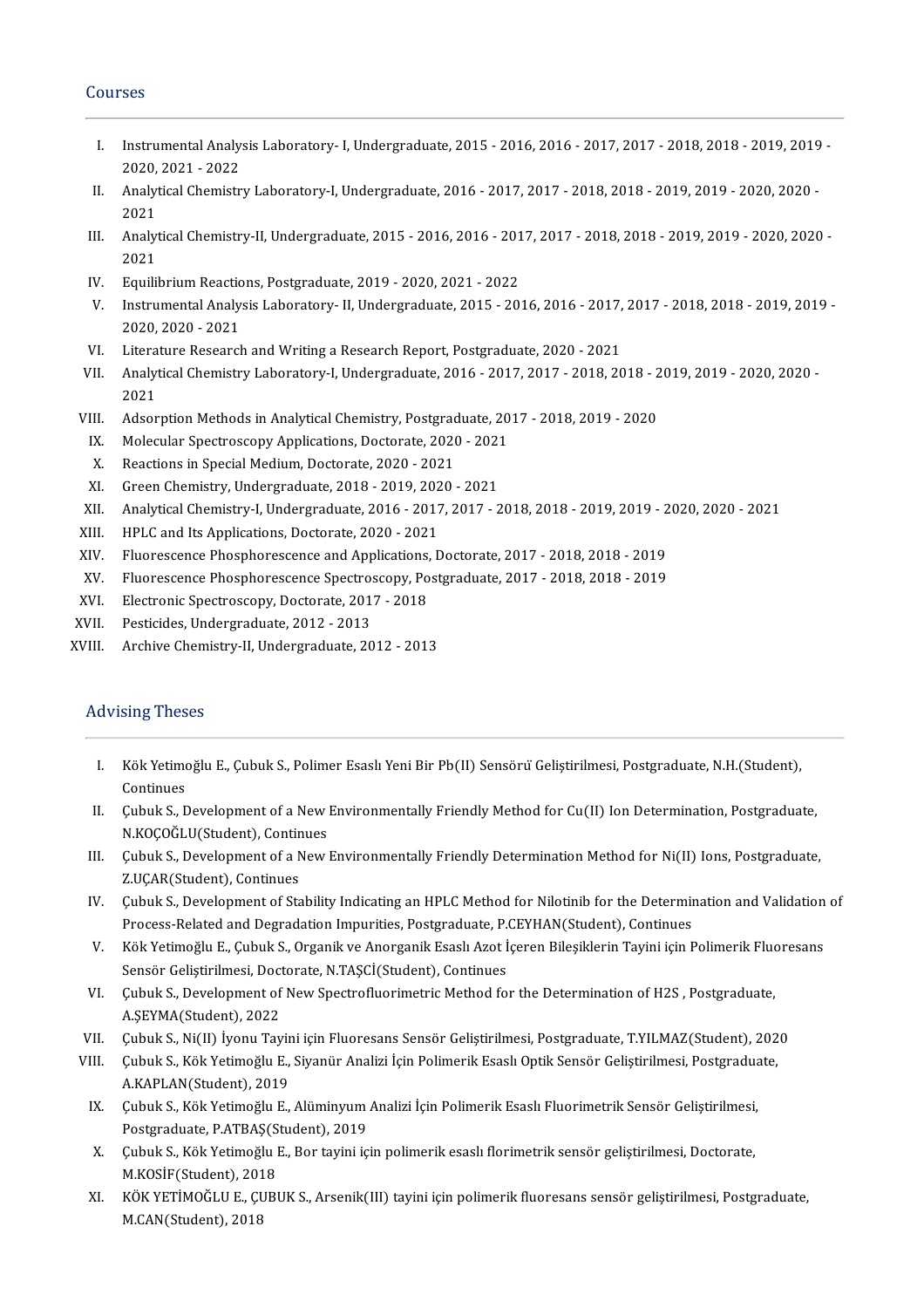- XII. Çubuk S., Kök Yetimoğlu E., Klorpirifos tayini için polimer esaslı fluoresans sensör geliştirilmesi, Postgraduate,<br>A.CALISKAN(Student), 2019 Çubuk S., Kök Yetimoğlu E., K.<br>A.ÇALIŞKAN(Student), 2018<br>Cubuk S., Kök Yetimoğlu E., K. XII. Çubuk S., Kök Yetimoğlu E., Klorpirifos tayini için polimer esaslı fluoresans sensör geliştirilmesi, Postgraduate,<br>A.ÇALIŞKAN(Student), 2018<br>XIII. Çubuk S., Kök Yetimoğlu E., Kadmiyum iyonu analizi için fluorimetrik s
- A.ÇALIŞKAN(Student), 201<br>Çubuk S., Kök Yetimoğlu E.,<br>Ö.YILMAZ(Student), 2017<br>VÖK YETİMOĞLU E. GUPU XIII. Çubuk S., Kök Yetimoğlu E., Kadmiyum iyonu analizi için fluorimetrik sensör geliştirilmesi, Postgraduate,<br>Ö.YILMAZ(Student), 2017<br>XIV. KÖK YETİMOĞLU E., ÇUBUK S., Bisfenol-A (BPA)'nın sulu ortamda tespiti için polime
- Ö.YILMAZ(Student), 2017<br>KÖK YETİMOĞLU E., ÇUBUK S., Bisfenol-A (BPA)'nın s<br>geliştirilmesi, Postgraduate, N.TAŞCİ(Student), 2016<br>KÖK YETİMOĞLU E. CUBUK S. Glukez analizi için poli XIV. KÖK YETİMOĞLU E., ÇUBUK S., Bisfenol-A (BPA)'nın sulu ortamda tespiti için polimerik esaslı optik sensö<br>geliştirilmesi, Postgraduate, N.TAŞCİ(Student), 2016<br>XV. KÖK YETİMOĞLU E., ÇUBUK S., Glukoz analizi için polimer
- geliştirilmesi, Postgraduate, N.TAŞCİ(Student), 2016<br>KÖK YETİMOĞLU E., ÇUBUK S., Glukoz analizi için polimer esaslı optik sensör geliştirilmesi, Postgraduate,<br>P.PARLATICI(Student), 2014<br>Çubuk S., Ogan A., Lipaz enzimine çe XV. KÖK YETİMOĞLU E., ÇUBUK S., Glukoz analizi için polimer esaslı optik sensör geliştirilmesi, Postgraduate,<br>P.PARLATICI(Student), 2014<br>XVI. Çubuk S., Ogan A., Lipaz enzimine çeşitli bitki ekstrelerinin etkisi, Postgradua
- 
- P.PARLATICI(Student), 2014<br>XVI. Gubuk S., Ogan A., Lipaz enzimine çeşitli bitki ekstrelerinin etkisi, Postgraduate, D.ANBAR(Student), 2014<br>XVII. KÖK YETİMOĞLU E., ÇUBUK S., Au(III) tayini için polimer esaslı optik sensör g Çubuk S., Ogan A., Lipaz eı<br>KÖK YETİMOĞLU E., ÇUBU<br>S.KENAN(Student), 2014

# ArticlesPublishedinJournalsThatEnteredSCI,SSCIandAHCI Indexes

| Ι.    | A novel polymeric fluorescence sensor based on acrylated citric acid for detection of melamine                     |
|-------|--------------------------------------------------------------------------------------------------------------------|
|       | adulteration: Application in milk powder.                                                                          |
|       | Taşci N., Çubuk S., Yetimoğlu E. K., Kahraman M. V.                                                                |
|       | Food chemistry, vol.394, pp.133525, 2022 (Journal Indexed in SCI Expanded)                                         |
| Н.    | A novel polymer based fluorimetric sensor for fast and selective determination of chlorpyrifos                     |
|       | Çubuk S., Kök Yetimoğlu E., Çalışkan A., Vezir Kahraman M. V.                                                      |
|       | Microchemical Journal, vol.165, 2021 (Journal Indexed in SCI)                                                      |
| III.  | Stimuli-responsive smart nanoparticles with well-defined random and triblock terpolymers for                       |
|       | controlled release of an anticancer drug                                                                           |
|       | Koçal G., Oktay B., Eroğlu G. Ö., Kuruca S. E., Çubuk S., Kayaman Apohan N.                                        |
|       | Materials Today Communications, vol.26, 2021 (Journal Indexed in SCI)                                              |
| IV.   | A New Fluorescent Sensor for Arsenic(III) Determination in Aqueous Media.                                          |
|       | Çubuk S., Taskan M., Kök Y., Kahraman M. V.                                                                        |
|       | Analytical sciences : the international journal of the Japan Society for Analytical Chemistry, vol.36, pp.807-811, |
|       | 2020 (Journal Indexed in SCI)                                                                                      |
| V.    | UV photocrosslinked polymeric fluorescent sensor for bisphenol A                                                   |
|       | Tasci N., Çubuk S., Firlak M., Kök Yetimoğlu E., Kahraman M. V.                                                    |
|       | REACTIVE & FUNCTIONAL POLYMERS, vol.132, pp.133-137, 2018 (Journal Indexed in SCI)                                 |
| VI.   | Nutrient dynamics and eutrophication in the Sea of Marmara: Data from recent oceanographic<br>research             |
|       | Yalçın B., Artuz M. L., Pavlidou A., Çubuk S., Dassenakis M.                                                       |
|       | SCIENCE OF THE TOTAL ENVIRONMENT, vol.601, pp.405-424, 2017 (Journal Indexed in SCI)                               |
| VII.  | Recovery of Au(III) ions by Au(III)-imprinted hydrogel                                                             |
|       | Firlak M., ÇUBUK S., KÖK YETİMOĞLU E., KAHRAMAN M. V.                                                              |
|       | CHEMICAL PAPERS, vol 70, no 6, pp 757-768, 2016 (Journal Indexed in SCI)                                           |
| VIII. | Reusable fluorescent photocrosslinked polymeric sensor for determining lead ions in aqueous<br>media               |
|       | ÇUBUK S., Tasci N., KAHRAMAN M. V., Bayramoglu A., KÖK YETİMOĞLU E.                                                |
|       | SPECTROCHIMICA ACTA PART A-MOLECULAR AND BIOMOLECULAR SPECTROSCOPY, vol.159, pp.106-112, 2016                      |
|       | (Journal Indexed in SCI)                                                                                           |
| IX.   | Phosphonic acid based polymeric fluorescent sensor for Hg(II) analysis                                             |
|       | Çubuk S., Firlak M., Tasci N., Kök Yetimoğlu E., Kahraman M. V.                                                    |
|       | SENSORS AND ACTUATORS B-CHEMICAL, vol.224, pp.640-647, 2016 (Journal Indexed in SCI)                               |
| Χ.    | Photocured thiol-ene based optical fluorescence sensor for determination of gold(III)                              |
|       | ÇUBUK S., KAHRAMAN M. V., KÖK YETİMOĞLU E., Kenan S.                                                               |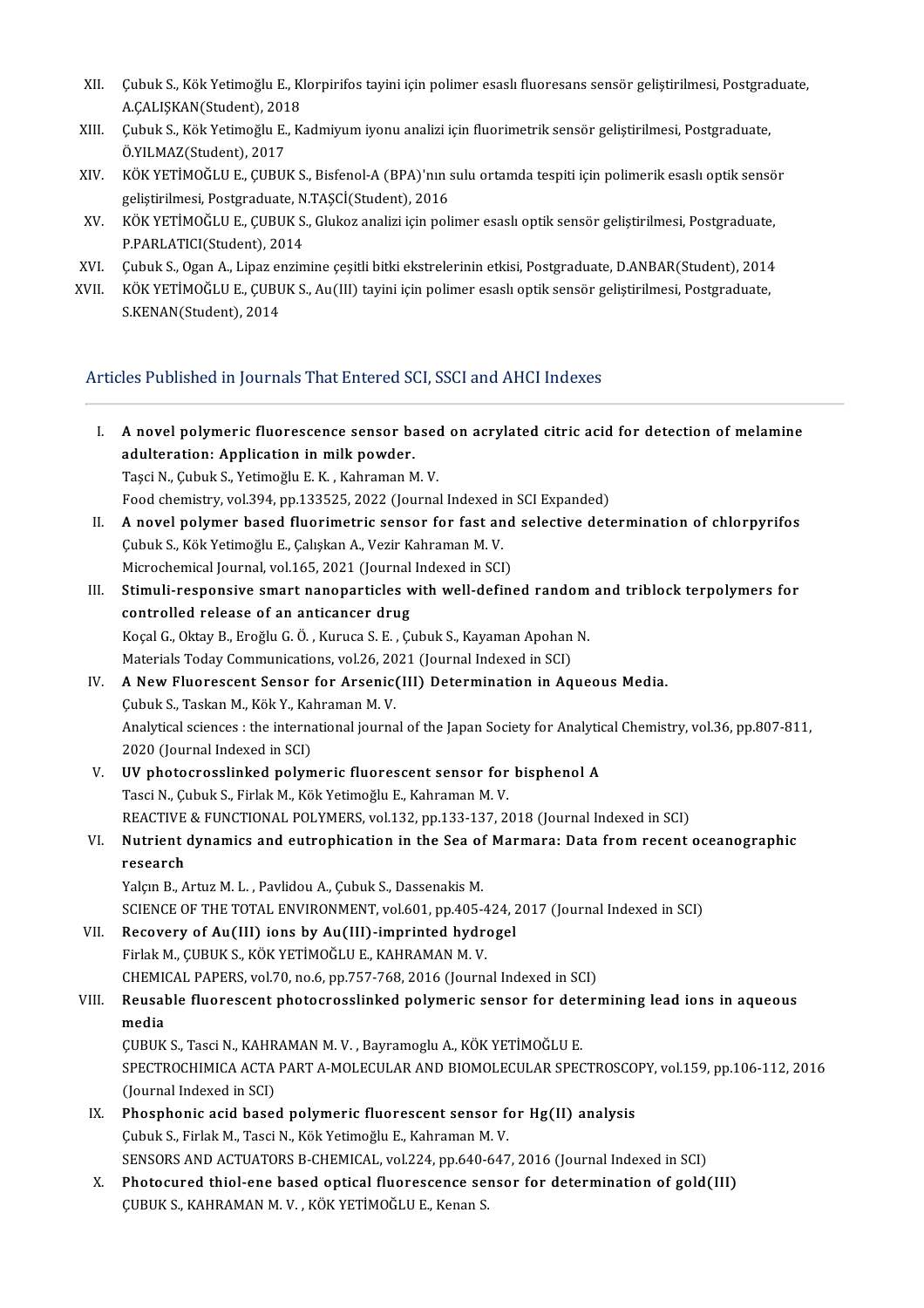ANALYTICA CHIMICA ACTA, vol.812, pp.215-221, 2014 (Journal Indexed in SCI)<br>Development of photonelymenized flyoreesense sensor for slysese any

- XI. Development of photopolymerized fluorescence sensor for glucose analysis ANALYTICA CHIMICA ACTA, vol.812, pp.215-221, 2014 (Journal Indexed i<br>Development of photopolymerized fluorescence sensor for glucc<br>ÇUBUK S., KÖK YETİMOĞLU E., KAHRAMAN M. V. , Demirbilek P., Firlak M.<br>SENSORS AND ACTUATORS SENSORS AND ACTUATORS B-CHEMICAL, vol.181, pp.187-193, 2013 (Journal Indexed in SCI) CUBUK S., KÖK YETİMOĞLU E., KAHRAMAN M. V. , Demirbilek P., Firlak M.<br>SENSORS AND ACTUATORS B-CHEMICAL, vol.181, pp.187-193, 2013 (Journal Indexed in SC<br>XII. Synthesis and photoluminescence of LiCaBO3: M (M: Pb2+ and Bi3+)
- Pekgozlu I., ERDOĞMUŞ E., ÇUBUK S., BAŞAK A. S. Synthesis and photoluminescence of LiCaBO3: M (M: Pb2+ and Bi3+) phosphor<br>Pekgozlu I., ERDOĞMUŞ E., ÇUBUK S., BAŞAK A. S.<br>JOURNAL OF LUMINESCENCE, vol.132, no.6, pp.1394-1399, 2012 (Journal Indexed in SCI)<br>Untake of Pb2 L Pekgozlu I., ERDOĞMUŞ E., ÇUBUK S., BAŞAK A. S.<br>JOURNAL OF LUMINESCENCE, vol.132, no.6, pp.1394-1399, 2012 (Journal Indexed in<br>XIII. Uptake of Pb2+ Using N-Vinyl Imidazole Based Uniform Porous Hydrogels
- FOURNAL OF LUMINESCENCE, vol.132, no.6, pp.139<br>Uptake of Pb2+ Using N-Vinyl Imidazole Base<br>Firlak M., ÇUBUK S., Yetimoglu E., KAHRAMAN M. V.<br>SERARATION SCIENCE AND TECHNOLOCY vol.46 r Uptake of Pb2+ Using N-Vinyl Imidazole Based Uniform Porous Hydrogels<br>Firlak M., ÇUBUK S., Yetimoglu E., KAHRAMAN M. V.<br>SEPARATION SCIENCE AND TECHNOLOGY, vol.46, no.12, pp.1984-1993, 2011 (Journal Indexed in SCI)

### Articles Published in Other Journals

- I. Development of Fluorescence Sensor for the Determination of Fe (III) Ion **Development of Fluorescence S.**<br>Cubuk S., Aydın D., Kahraman M. V.<br>International journal of advances is International journal of advances in engineering and pure sciences (Online), vol.33, no.2, pp.324-428, 2021 (Other Refereed National Journals) Cubuk S., Aydın D., Kahramaı<br>International journal of adva<br>Refereed National Journals)<br>Development of IW. sured International journal of advances in engineering and pure sciences (Online), vol.33, no.2, pp.324<br>Refereed National Journals)<br>II. Development of UV-cured Polymeric Fluorescence Sensor for Boron Determination<br>KAHRAMAN M. V.
- Refereed National Journals)<br><mark>Development of UV-cured Polymeric Fluore</mark><br>KAHRAMAN M. V. , KÖK YETİMOĞLU E., ÇUBUK S.<br>Journal of the Turkish Chamical Sociaty, Section A Development of UV-cured Polymeric Fluorescence Sensor for Boron Determination<br>KAHRAMAN M. V. , KÖK YETİMOĞLU E., ÇUBUK S.<br>Journal of the Turkish Chemical Society, Section A: Chemistry, 2021 (Other Refereed National Journal
- KAHRAMAN M. V. , KÖK YETİMOĞLU E., ÇUBUK S.<br>Journal of the Turkish Chemical Society, Section A: Chemistry, 2021 (Other Refereed National J<br>III. İndoksakarb Kalıntısı ve Bozunma Ürünü İçin Yeni Bir Tayin Yöntemi Gelişti Journal of the Turki<br><mark>İndoksakarb Kalıı</mark><br>AYDIN A., ÇUBUK S.<br>Marmara Fan Biliml İndoksakarb Kalıntısı ve Bozunma Ürünü İçin Yeni Bir Tayin Yöntemi Geliştirilme<br>AYDIN A., ÇUBUK S.<br>Marmara Fen Bilimleri Dergisi, vol.2, pp.155-162, 2018 (Other Refereed National Journals)<br>Determination of Cd(II) Jons by u

Marmara Fen Bilimleri Dergisi, vol.2, pp.155-162, 2018 (Other Refereed National Journals)

- AYDIN A., ÇUBUK S.<br>Marmara Fen Bilimleri Dergisi, vol.2, pp.155-162, 2018 (Other Refereed National Journals)<br>IV. Determination of Cd(II) Ions by using Cyclodextrin Based Polymeric Fluorescence Sensor<br>CUBUK S., YILMAZ Ö Determination of Cd(II) Ions by using Cyclodextrin Based Polymeric Fluorescence Sensor<br>ÇUBUK S., YILMAZ Ö., KÖK YETİMOĞLU E., KAHRAMAN M. V.<br>Journal of the Turkish Chemical Society, Section A: Chemistry, vol.4, pp.537-548, CUBUK S.,<br>Journal of<br>Journals)<br>Elueress Journal of the Turkish Chemical Society, Section A: Chemistry<br>Journals)<br>V. Fluorescence Sensor for the Determination of Boron<br>CUBUV S. VOSIE M. VÖV VETİMOĞU U.E. VAHPAMAN M.V.
- Journals)<br>V. Fluorescence Sensor for the Determination of Boron<br>CUBUK S., KOSİF M., KÖK YETİMOĞLU E., KAHRAMAN M. V. Fluorescence Sensor for the Determination of Boron<br>ÇUBUK S., KOSİF M., KÖK YETİMOĞLU E., KAHRAMAN M. V.<br>Journal of the Turkish Chemical Society, Section A: Chemistry, vol.4, pp.549-562, 2017 (Other Refereed National<br>Journa CUBUK S.,<br>Journal of<br>Journals)<br>Moleküle Journal of the Turkish Chemical Society, Section A: Chemistry, vol.4, pp.549-562, 2017 (Other Refereed Natio<br>Journals)<br>VI. Moleküler Olarak Baskılanmış Çapraz Bağlanan Hidrojeller ile Sulu Çözetideki Altın İyonlarının<br>Adso
- Journals)<br><mark>Moleküler Olar</mark><br>Adsorpsiyonu<br><sub>CUPUV</sub> s. *vöv* v Moleküler Olarak Baskılanmış Çapraz Bağlanan Hidro<br>Adsorpsiyonu<br>ÇUBUK S., KÖK YETİMOĞLU E., KAHRAMAN M. V. , FIRLAK M.<br>MARMARA UNIVERSITY JOURNAL OF SCIENCE val 26-nn 128

Adsorpsiyonu<br>ÇUBUK S., KÖK YETİMOĞLU E., KAHRAMAN M. V. , FIRLAK M.<br>MARMARA UNIVERSITY JOURNAL OF SCIENCE, vol.26, pp.139, 2014 (Other Refereed National Journals)

### Refereed Congress / Symposium Publications in Proceedings

- efereed Congress / Symposium Publications in Proceedings<br>I. Development of a New Environmentally Friendly Method for the Determination of Cu(II) Ions<br>Koseğlu N. Cubuk S **Development of a**<br>Koçoğlu N., Çubuk S.<br><sup>22 Hlucal Kimua Kor</sub></sup> Development of a New Environmentally Friendly Method for the<br>Koçoğlu N., Çubuk S.<br>33. Ulusal Kimya Kongresi, İstanbul, Turkey, 7 - 09 October 2021, pp.326<br>H2S Tavini isin Yoni Bir Spektrofluorimetrik Yöntem Gelistirilme Koçoğlu N., Çubuk S.<br>33. Ulusal Kimya Kongresi, İstanbul, Turkey, 7 - 09 October 2021, pp.326<br>II. H2S Tayini için Yeni Bir Spektrofluorimetrik Yöntem Geliştirilmesi<br>İNALDLA S. GUPUK S. 33. Ulusal Kimya Kongresi, İstanbul, Turkey, 7 - 09 October 2021, pp.326<br>H2S Tayini için Yeni Bir Spektrofluorimetrik Yöntem Geliştirilme<br>ÜNALDI A. Ş. , ÇUBUK S.<br>32.Ulusal Kimya Kongresi, İstanbul, Turkey, 17 - 19 Septembe H2S Tayini için Yeni Bir Spektrofluorimetrik Yöntem Geliştiri<br>ÜNALDI A. Ş. , ÇUBUK S.<br>32.Ulusal Kimya Kongresi, İstanbul, Turkey, 17 - 19 September 2020<br>Elma ve Elma Ününlerinde Arsenik Tayini III. Elma ve Elma Ürünlerinde Arsenik Tayini İMERTE.,ÇUBUKS. 32. Ulusal Kimya Kongresi, İstanbul, Turkey, 17 - 19 September 2020
- IV. Ni(II) İyonlarının Tayini için Fluoresans Sensör Geliştirilmesi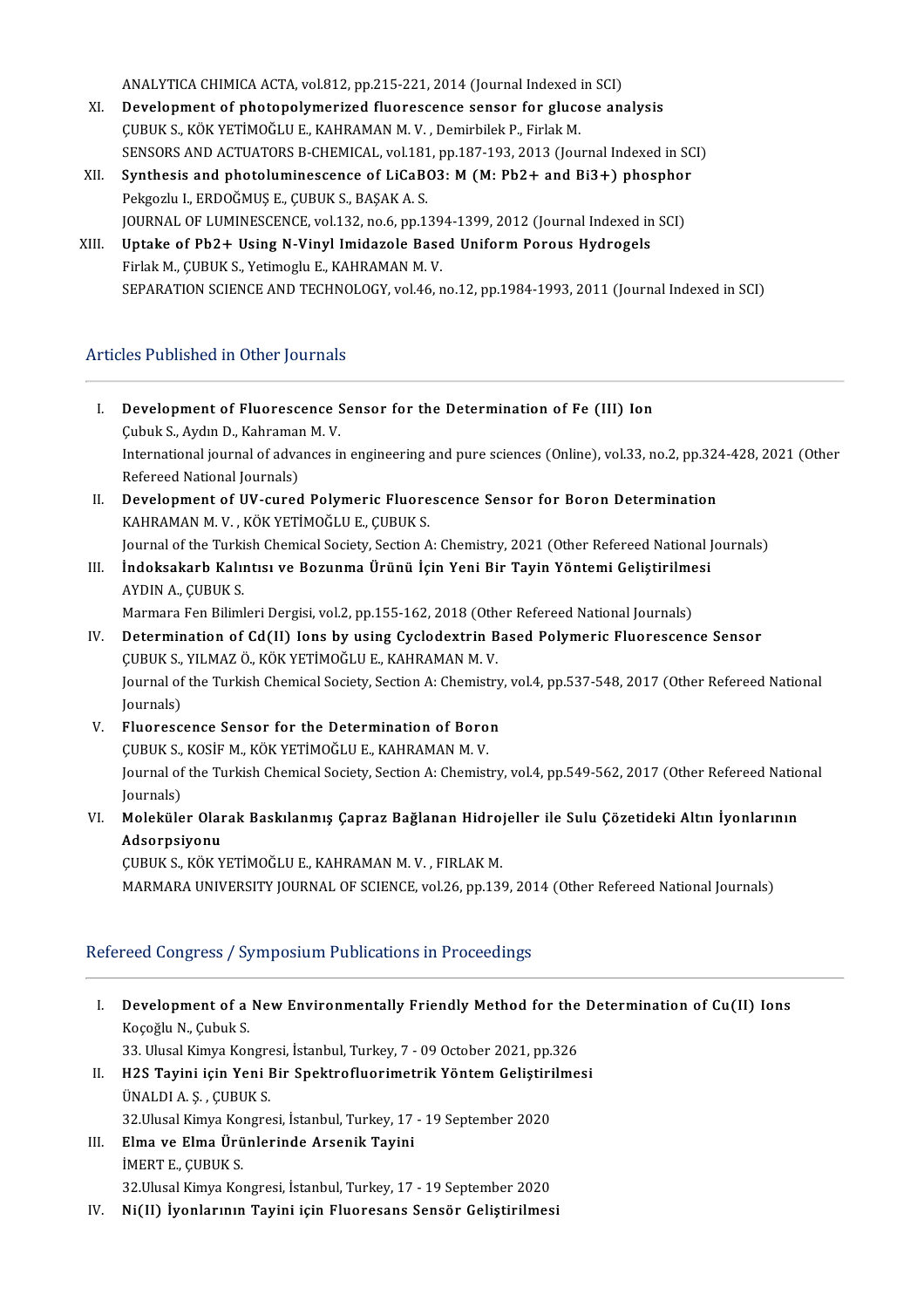DEMİRTAŞ T., ÇUBUK S.

32.UlusalKimyaKongresi, İstanbul,Turkey,17-19September 2020

- DEMİRTAŞ T., ÇUBUK S.<br>32.Ulusal Kimya Kongresi, İstanbul, Tur<br>V. Kendini Yenileyebilen Materyaller<br>V.URAL B. GUBUK S. 32.Ulusal Kimya Kor<br><mark>Kendini Yenileyeb</mark><br>VURAL B., ÇUBUK S.<br><sup>22 Hlusal Kimua Kor</sub></sup> Kendini Yenileyebilen Materyaller<br>VURAL B., ÇUBUK S.<br>32.Ulusal Kimya Kongresi, İstanbul, Turkey, 17 - 19 September 2020<br>Cesitli Matrislardaki Fe(III) Tavini İsin Eluarasans Sansör VURAL B., ÇUBUK S.<br>32.Ulusal Kimya Kongresi, İstanbul, Turkey, 17 - 19 September 202<br>VI. Geşitli Matrislerdeki Fe(III) Tayini İçin Fluoresans Sensör
- 32.Ulusal Kimya Kongresi, İstanbul, Turkey, 1<br>Çeşitli Matrislerdeki Fe(III) Tayini İçin<br>AYDIN D., VURAL B., CİBOOĞLU B., ÇUBUK S.<br>22 Hural Kimya Kongresi, İstanbul Turkov, 1 Çeşitli Matrislerdeki Fe(III) Tayini İçin Fluoresans Sensör<br>AYDIN D., VURAL B., CİBOOĞLU B., ÇUBUK S.<br>32.Ulusal Kimya Kongresi, İstanbul, Turkey, 17 - 19 September 2020<br>Trifonilfosfin Koordinasyonlu Fosforesans (Eluoresans AYDIN D., VURAL B., CİBOOĞLU B., ÇUBUK S.<br>32.Ulusal Kimya Kongresi, İstanbul, Turkey, 17 - 19 September 2020<br>VII. Trifenilfosfin Koordinasyonlu Fosforesans/Fluoresans Karakterli Yeni Tip Iridium Bazlı
- 32.Ulusal Kimya Kongresi, İstanbul, Turkey, 17 19 September 2020<br>Trifenilfosfin Koordinasyonlu Fosforesans/Fluoresans Karakterli Yeni Tip Iridium Bazl<br>Komplekslerin Sentezi, Karakterizasyonu ve Fotolüminesans Özellikleri Trifenilfosfin Koordinasyonlı<br>Komplekslerin Sentezi, Karak<br>SOYALTIN C., ÖZER M., ÇUBUK S.<br>22 Hlusel Kimua Kongresi, İstanb Komplekslerin Sentezi, Karakterizasyonu ve Fotolüminesans<br>SOYALTIN C., ÖZER M., ÇUBUK S.<br>32.Ulusal Kimya Kongresi, İstanbul, Turkey, 17 - 19 September 2020<br>1.2. Bis(difanilfasfina) atan Kaardinasyonlu J üminesans Özel SOYALTIN C., ÖZER M., ÇUBUK S.<br>32.Ulusal Kimya Kongresi, İstanbul, Turkey, 17 - 19 September 2020<br>VIII. 1,2-Bis(difenilfosfino)etan Koordinasyonlu Lüminesans Özellikli Yeni Tip Iridium Bazlı Yarı-

32.Ulusal Kimya Kongresi, İstanbul, Turkey, 17 - 19 September 2020<br>1,2-Bis(difenilfosfino)etan Koordinasyonlu Lüminesans Özellikli Yeni Tip Iridium Ba<br>Komplekslerin Sentezi, Karakterizasyonu ve Fosforesans Özelliklerinin İ 1,2-Bis(difenilfosfino)eta<br>Komplekslerin Sentezi, Ka<br>Evitan Z., ÖZER M., ÇUBUK S.<br>22 Ulugal Kimus Kongresi, İst Komplekslerin Sentezi, Karakterizasyonu ve Fosforesans<br>Evitan Z., ÖZER M., ÇUBUK S.<br>32.Ulusal Kimya Kongresi, İstanbul, Turkey, 17 September 2020<br>Es(III) Tavini isin Bolimerik Essalı Eluarimetrik Sensör

32 Ulusal Kimya Kongresi, İstanbul, Turkey, 17 September 2020

## Evitan Z., ÖZER M., ÇUBUK S.<br>32.Ulusal Kimya Kongresi, İstanbul, Turkey, 17 September 2020<br>IX. Fe(III) Tayini için Polimerik Esaslı Fluorimetrik Sensör<br>CUBUK S., AYDIN D. Fe(III) Tayini için Polimerik Esaslı Fluorimetrik Sens<br>ÇUBUK S., AYDIN D.<br>31.Ulusal Kimya Kongresi, Turkey, 10 - 13 September 2019<br>Pevelarment of Eluoressense Senser far the Determ

X. Development of Fluorescence Sensor for the Determination of Fe(III) Ions 31.Ulusal Kimya Kor<br>Development of F<br>AYDIN D., ÇUBUK S.<br>Second Internations Second International Chemistry Biology Conference '19 (The ChemBioCon 'xx19), Sharm-El Sheikh, Egypt, 1 - 05<br>August 2019 AYDIN D., CUBUK S.

### Second International Chemistry Biology Conference '19 (The ChemBioCon 'xx19), Sharm-El Sheikh, Egypt, 1 - 05<br>August 2019<br>XI. Deniz Süngeri Örneklerinde GC-FID Yöntemi ile Major Sterol Bileşenlerinin Tespitine Yönelik Anali August 2019<br><mark>Deniz Süngeri Örnekl</mark><br>Yöntem Geliştirilmesi<br>*vöv y*eriMoğlu E. CUP Deniz Süngeri Örneklerinde GC-FID Yön<br>Yöntem Geliştirilmesi<br>KÖK YETİMOĞLU E., ÇUBUK S., AKYILDIZ İ. E.<br>2 Husal Kimua Kanaresi Lafkasa Cunrus (Kl Yöntem Geliştirilmesi<br>KÖK YETİMOĞLU E., ÇUBUK S., AKYILDIZ İ. E.<br>3.Ulusal Kimya Kongresi, Lefkoşa, Cyprus (Kktc), 21 November 2018

### XII. Deniz Süngeri Örneklerinde GC-FID Yöntemi ile Majör Sterol Bileşenlerinin Tespitine Yönelik Analitik Yöntem Geliştirilmesi

KÖKYETİMOĞLUE.,AKYILDIZ İ.E. ,ÇUBUKS.

30. ULUSAL KİMYA KONGRESİ, Gazimagusa, Cyprus (Kktc), 5 - 08 November 2018

## KÖK YETİMOĞLU E., AKYILDIZ İ. E. , ÇUBUK S.<br>30. ULUSAL KİMYA KONGRESİ, Gazimagusa, Cyprus (Kktc), 5 - 08 November 2018<br>XIII. A Fast and Environmentally Friendly Fluorimetric Method for the Determination of Aflatoxin B1 30. ULUSAL KİMYA<br>A Fast and Enviro<br>Peanuts Samples<br>CUBUK S. KALYON A Fast and Environmentally Friendly Fluorimetric Method for the<br>Peanuts Samples<br>ÇUBUK S., KALYONCU S., KÖK YETİMOĞLU E., ÖZGEN E., KAHRAMAN M. V.<br>20th International Conference en Creen Meterials Chemistry and Physics

Peanuts Samples<br>ÇUBUK S., KALYONCU S., KÖK YETİMOĞLU E., ÖZGEN E., KAHRAMAN M. V.<br>20th International Conference on Green Materials Chemistry and Physics (ICGMCP 2018), ROMA, Italy, 23 - 24 July<br>2018 CUBU<br>20th I<br>2018<br>ELUO 20th International Conference on Green Materials<br>2018<br>XIV. FLUORIMETRIC SENSOR FOR CYANIDE IONS<br>CUPULS VAPLAN A VÖV VETIMOČU JE VAHRA

2018<br>XIV. FLUORIMETRIC SENSOR FOR CYANIDE IONS<br>ÇUBUK S., KAPLAN A., KÖK YETİMOĞLU E., KAHRAMAN M. V.

4th International Conference on New Trends in Chemistry, 11 - 13 May 2018

XV. A TURN OFF FLUORESCENT SENSOR FOR ALUMINIUMIONS KÖK YETİMOĞLU E, ATBAŞ P, ÇUBUK S, KAHRAMANM.V. A TURN OFF FLUORESCENT SENSOR FOR ALUMINIUM IONS<br>KÖK YETİMOĞLU E., ATBAŞ P., ÇUBUK S., KAHRAMAN M. V.<br>4th International Conference on New Trends in Chemistry, 11 - 13 May 2018<br>A Navel Annreach for Quantitative Analysis of

## KÖK YETİMOĞLU E., ATBAŞ P., ÇUBUK S., KAHRAMAN M. V.<br>4th International Conference on New Trends in Chemistry, 11 - 13 May 2018<br>XVI. A Novel Approach for Quantitative Analysis of Unconjugated Bisphenol A Levels in Mater 4th International Confere<br>A Novel Approach for<br>Umbilical Cord Blood<br><sup>VÖV VETİMOČLU E. AVV</sup> A Novel Approach for Quantitative Analysis of U<br>Umbilical Cord Blood<br>KÖK YETİMOĞLU E., AKYILDIZ İ. E. , ÇUBUK S., ACAR S.<br>4th International Conference on New Trands in Chemi

Umbilical Cord Blood<br>KÖK YETİMOĞLU E., AKYILDIZ İ. E. , ÇUBUK S., ACAR S.<br>4th International Conference on New Trends in Chemistry, St. Petersburg, Russia, 11 May 2108 - 13 May 2018

KÖK YETİMOĞLU E., AKYILDIZ İ. E. , ÇUBUK S., ACAR S.<br>4th International Conference on New Trends in Chemistry, St. Petersburg, Russia, 11 May 2108 - 13 May 2018<br>XVII. Comprehensive Screening of Bee Products Flavonoid Conten HPLC-UV Methodology<br>CUBUK S., AKYILDIZ İ. E. , KÖK YETİMOĞLU E., ERDEM Ö. Comprehensive Screening of Bee Products Flavon<br>HPLC-UV Methodology<br>ÇUBUK S., AKYILDIZ İ. E. , KÖK YETİMOĞLU E., ERDEMÖ.<br>4th International Conference en New Tranda in Chamisti

4th International Conference on New Trends in Chemistry, St. Petersburg, 11 - 13 May 2018

XVIII. A Fluorimetric bisphenol-A sensor for food cans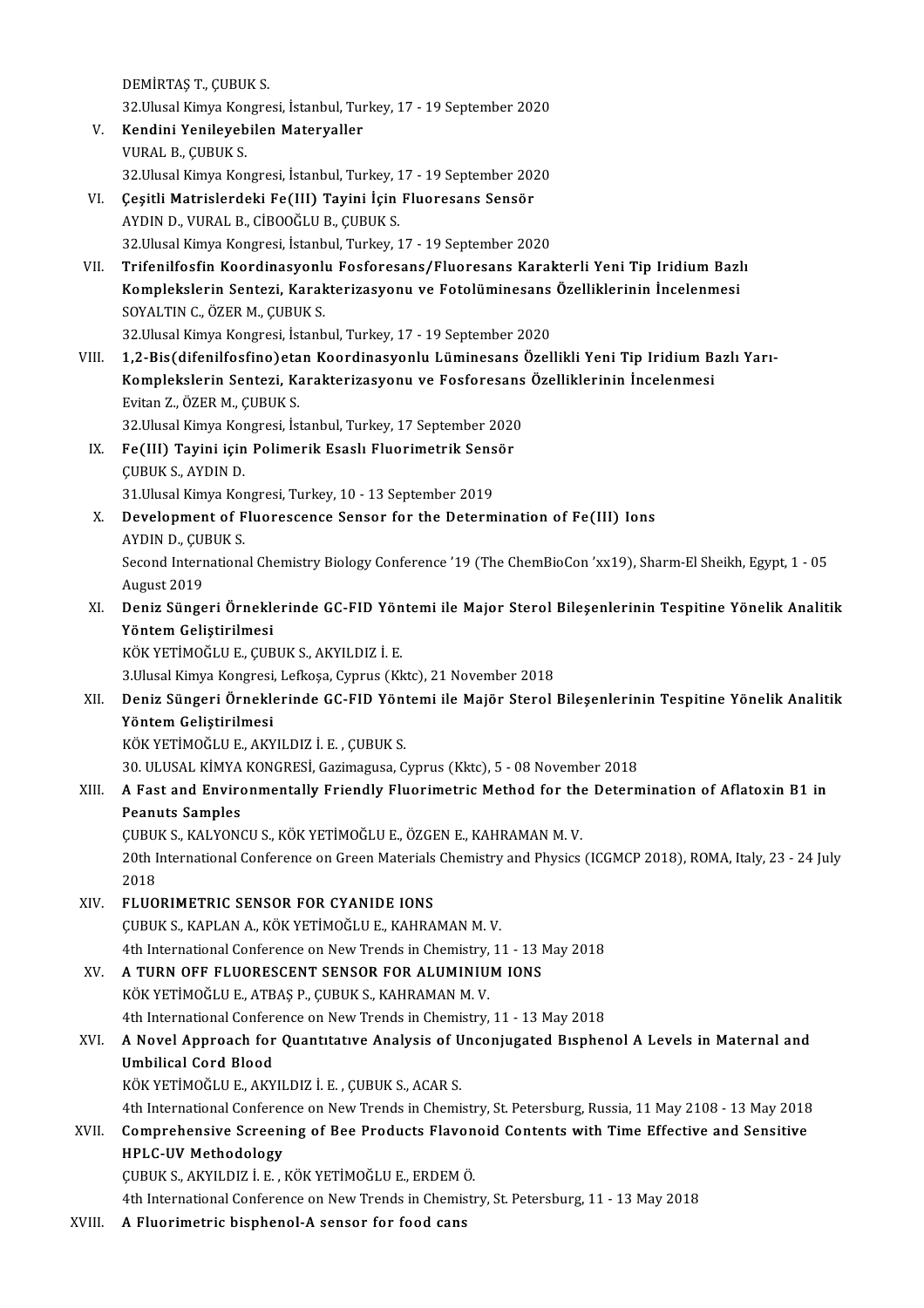KAHRAMANM.V., KÖKYETİMOĞLUE., TAŞCİN., ÇUBUKS.

KAHRAMAN M. V. , KÖK YETİMOĞLU E., TAŞCİ N., ÇUBUK S.<br>EastWest Chemistry Conference-2017 (EWCC2017), Üsküp, Macedonia, 12 - 14 October 2017<br>Pavelanmant of Polyman Basad Elyansssansa Sansan fan Ansanis(III) Patamminatio

- KAHRAMAN M. V. , KÖK YETİMOĞLU E., TAŞCİ N., ÇUBUK S.<br>EastWest Chemistry Conference-2017 (EWCC2017), Üsküp, Macedonia, 12 14 October 2017<br>XIX. Development of Polymer Based Fluorescence Sensor for Arsenic(III) Determinati EastWest Chemistry Conference-2017 (EWCC2017), Üsküp, I<br>Development of Polymer Based Fluorescence Sensor<br>KÖK YETİMOĞLU E., ÇUBUK S., KAPLAN A., KAHRAMAN M. V.<br>FestWest Chemistry Conference 2017 (EWCC2017), 12, 14, Development of Polymer Based Fluorescence Sensor for Arsenic(I<br>KÖK YETİMOĞLU E., ÇUBUK S., KAPLAN A., KAHRAMAN M. V.<br>EastWest Chemistry Conference-2017 (EWCC2017), 12 - 14 October 2017<br>Highly Soloctive Polymoric Elyerescon KÖK YETİMOĞLU E., ÇUBUK S., KAPLAN A., KAHRAMAN M. V.<br>EastWest Chemistry Conference-2017 (EWCC2017), 12 - 14 October 2017<br>XX. Highly Selective Polymeric FluorescenceSensor for Cd(II) Ions
- ÇUBUKS.,YILMAZÖ.,KÖKYETİMOĞLUE.,KAHRAMANM.V. ICPMSE 2017: 19th International Conference on Polymer Materials Science and Engineering, 22 - 23 July 2017 CUBUK S., YILMAZ Ö., KÖK YETİMOĞLU E., KAHRAMAN M. V.<br>ICPMSE 2017 : 19th International Conference on Polymer Materials Sciency<br>XXI. Highly Selective Polymeric Fluorescence Sensor for Cd(II) Ion<br>CUBUK S. VILMAZ Ö. KÖK VETİM
- ICPMSE 2017 : 19th International Conference on Polymer M<br>Highly Selective Polymeric Fluorescence Sensor for C<br>ÇUBUK S., YILMAZ Ö., KÖK YETİMOĞLU E., KAHRAMAN M. V.<br>ICMBSE 2017: 19th International Conference on Polymer Me ICMPSE 2017: 19th International Conference on Polymer Materials Science and Engineering, Porto, Portugal, 22 -<br>23 Iuly 2017 CUBUK S., YILMAZ Ö., KÖK YETİMOĞLU E., KAHRAMAN M. V.
- XXII. Arsenik(III) Tayini İçin Polimerik Fluoresans Sensör Geliştirilmesi TAŞKANM.C., KÖKYETİMOĞLUE., ÇUBUKS., KAHRAMANM.V. Arsenik(III) Tayini İçin Polimerik Fluoresans Sensör Geliştirilmesi<br>TAŞKAN M. C. , KÖK YETİMOĞLU E., ÇUBUK S., KAHRAMAN M. V.<br>XV. Ulusal Spektroskopi Kongresi (USK 2017), Yalova, Turkey, 17 - 19 May 2017<br>Alüminyum Tovini İ
- XXIII. Alüminyum Tayini İçin Polimerik Esaslı Optik Sensör Geliştirilmesi<br>ATBAŞ P., KÖK YETİMOĞLU E., ÇUBUK S., KAHRAMAN M. V. XV. Ulusal Spektroskopi Kongresi (USK 2017), Yalova, Turk<br><mark>Alüminyum Tayini İçin Polimerik Esaslı Optik Sensör</mark><br>ATBAŞ P., KÖK YETİMOĞLU E., ÇUBUK S., KAHRAMAN M. V.<br>YV. Ulusal Spektroskopi Kongresi (USK 2017), Yalova Turk XV.UlusalSpektroskopiKongresi (USK2017),Yalova,Turkey,17-19May2017
- XXIV. Siyanür Tayini İçin Polimerik Esaslı Optik Sensör Geliştirilmesi KAPLAN A., KÖK YETİMOĞLU E., ÇUBUK S., KAHRAMAN M.V. XV.UlusalSpektroskopiKongresi (USK2017),Yalova,Turkey,17-19May2017
- XXV. Development of Fluorescence Sensor for The Determination of Organophosphorus Based Pesticides ÇUBUK S., KÖK YETİMOĞLU E., KAHRAMAN M. V. 3rd International Conference on New Trends in Chemistry, Helsinki, Finland, 28 - 30 April 2017 CUBUK S., KÖK YETİMOĞLU E., KAHRAMAN M. V.<br>3rd International Conference on New Trends in Chemistry, Helsinki, Finland, 28 - 30 April 2017<br>XXVI. Development of UPLC-ESI-MS/MS Analytical Method for Quinolone Antibiotics
- 3rd International Conference on New Trends in Chem<br>Development of UPLC-ESI-MS/MS Analytical Me<br>KÖK YETİMOĞLU E., ÇUBUK S., ACAR S., AKYILDIZ İ. E.<br>2rd International Conference on New Trends in Chem Development of UPLC-ESI-MS/MS Analytical Method for Quinolone Antibiotics Ar<br>KÖK YETİMOĞLU E., ÇUBUK S., ACAR S., AKYILDIZ İ. E.<br>3rd International Conference on New Trends in Chemistry, Helsinki, Finland, 28 April 2017<br>Syn KÖK YETİMOĞLU E., ÇUBUK S., ACAR S., AKYILDIZ İ. E.<br>3rd International Conference on New Trends in Chemistry, Helsinki, Finland, 28 April 2017<br>XXVII. Synthesis Characterization and DNA Binding Studies of Novel Zn II Pc
- 3rd International Conference on New Trends in Chemistry, Helsinki, Finla<br>Synthesis Characterization and DNA Binding Studies of Novel Zn<br>YÜCE DURSUN B., DANIŞ Ö., ÇUBUK S., ÇAKIRCA G., DEMİR S., BAŞAK A. S.<br>28 Hlucel Kimur Synthesis Characterization and DNA Binding Studies of N<br>YÜCE DURSUN B., DANIŞ Ö., ÇUBUK S., ÇAKIRCA G., DEMİR S., BA:<br>28. Ulusal Kimya Kongresi, Mersin, Turkey, 15 - 21 August 2016<br>Ber Analizi İsin Spektrafluerimetrik Sena YÜCE DURSUN B., DANIŞ Ö., ÇUBUK S., ÇAKIRCA G., DEMİR S., BAŞ<br>28. Ulusal Kimya Kongresi, Mersin, Turkey, 15 - 21 August 2016<br>XXVIII. Bor Analizi İçin Spektrofluorimetrik Sensör Geliştirilmesi<br>CUBUK S. KOSİE M. KÖK VETİMOĞL
- 28. Ulusal Kimya Kongresi, Mersin, Turkey, 15 21 August 2016<br>Bor Analizi İçin Spektrofluorimetrik Sensör Geliştirilmesi<br>ÇUBUK S., KOSİF M., KÖK YETİMOĞLU E., KAHRAMAN M. V. IV. Eser Analiz Kongresi (EsAn-2016), Sakarya, Turkey, 19 - 22 May 2016 CUBUK S., KOSİF M., KÖK YETİMOĞLU E., KAHRAMAN M. V.<br>IV. Eser Analiz Kongresi (EsAn-2016), Sakarya, Turkey, 19 - 22 May 2016<br>XXIX. Kadmiyum İyonu Tayini İçin Spektrofluorimetrik Yöntem Geliştirilmesi<br>XII MAZ Ö. CUPUK S
- YILMAZ Ö., ÇUBUK S., KÖK YETİMOĞLU E., KAHRAMAN M. V.<br>IV. Eser Analiz Kongresi (EsAn-2016), Sakarya, Turkey, 19 22 May 2016 Kadmiyum İyonu Tayini İçin Spektrofluorimetrik Yöntem Geliştiri<br>YILMAZ Ö., ÇUBUK S., KÖK YETİMOĞLU E., KAHRAMAN M. V.<br>IV. Eser Analiz Kongresi (EsAn-2016), Sakarya, Turkey, 19 - 22 May 2016<br>Aflatekain B1 Analizi İsin Belim
- XXX. Aflatoksin B1 Analizi İçin Polimer Esaslı Optik Sensör Geliştirilmesi IV. Eser Analiz Kongresi (EsAn-2016), Sakarya, Turkey, 19 - 22 May 2016<br>**Aflatoksin B1 Analizi İçin Polimer Esaslı Optik Sensör Geliştirilme**<br>KALYONCU S., ÇUBUK S., ERCAN Ö., KÖK YETİMOĞLU E., KAHRAMAN M. V.<br>IV. Eser Anali Aflatoksin B1 Analizi İçin Polimer Esaslı Optik Sensör Geliştirilme<br>KALYONCU S., ÇUBUK S., ERCAN Ö., KÖK YETİMOĞLU E., KAHRAMAN M. V.<br>IV. Eser Analiz Kongresi (EsAn-2016), Sakarya, Turkey, 19 - 22 May 2016<br>Klarnrifos Anali KALYONCU S., ÇUBUK S., ERCAN Ö., KÖK YETİMOĞLU E., KAHRAMAN M. V.<br>IV. Eser Analiz Kongresi (EsAn-2016), Sakarya, Turkey, 19 - 22 May 2016<br>XXXI. Klorprifos Analizi İçin Polimer Esaslı Fluorimetrik Sensör Geliştirilmesi
- IV. Eser Analiz Kongresi (EsAn-2016), Sakarya, Turkey, 19 22 May 2016<br>Klorprifos Analizi İçin Polimer Esaslı Fluorimetrik Sensör Geliştirilmesi<br>ÇALIŞKAN A., ÇUBUK S., KÖK YETİMOĞLU E., KAHRAMAN M. V. Klorprifos Analizi İçin Polimer Esaslı Fluorimetrik Sensör Geliştir<br>ÇALIŞKAN A., ÇUBUK S., KÖK YETİMOĞLU E., KAHRAMAN M. V.<br>IV. Eser Analiz Kongresi (EsAn-2016), Sakarya, Turkey, 19 - 22 May 2016<br>Davelarmant of Bolumaris E
- XXXII. Development of Polymeric Fluorescence Sensor for the Determination of Bisphenol A IV. Eser Analiz Kongresi (EsAn-2016), Sakarya, Turkey, 19<br>Development of Polymeric Fluorescence Sensor for<br>TAŞCİ N., ÇUBUK S., KAHRAMAN M. V. , KÖK YETİMOĞLU E.<br>19th International Conference en Annlisations of Polymor. 18th International Conference on Applications of Polymer Engineering (ICAPE2016), Amsterdam, Netherlands, 12<br>- 13 May 2016 TASCİ N., ÇUBUK S., KAHRAMAN M. V., KÖK YETİMOĞLU E.
- XXXIII. A Turn on Fluorescent Sensor for Pb II - 13 May 2016<br><mark>A Turn on Fluorescent Sensor for Pb II</mark><br>KÖK YETİMOĞLU E., ÇUBUK S., TAŞCİ N., KAHRAMAN M. V.<br>19th International Conference en Annligations of Bolumar 18th International Conference on Applications of Polymer Engineering (ICAPE2016), Amsterdam, Netherlands, 12<br>- 13 May 2016 KÖK YETİMOĞL<br>18th Internatio<br>- 13 May 2016<br>A Eluarossant
- XXXIV. A Fluorescent Polymeric Boron Sensor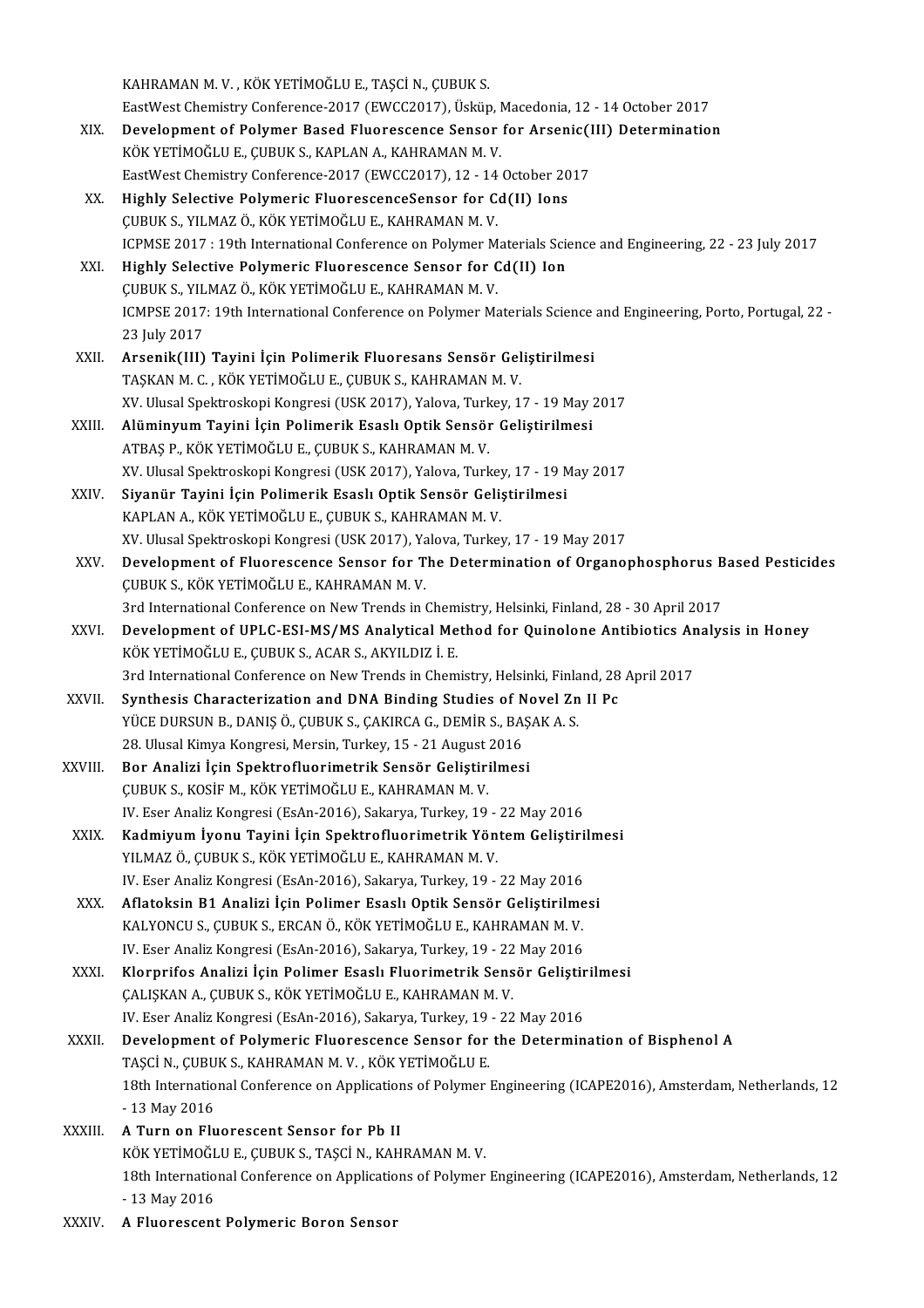|               | ÇUBUK S., KOSİF M., KÖK YETİMOĞLU E., KAHRAMAN M.V.                                                                                                                                   |
|---------------|---------------------------------------------------------------------------------------------------------------------------------------------------------------------------------------|
|               | 18th International Conference on Applications of Polymer Engineering (ICAPE2016), Amsterdam, Netherlands, 12<br>- 13 May 2016                                                         |
| XXXV.         | Bisfenol A BPA nın Sulu Ortamda Tespiti İçin Polimerik Esaslı Optik Sensör Geliştirilmesi<br>TAȘCI N., ÇUBUK S., KAHRAMAN M. V., KÖK YETİMOĞLU E.                                     |
|               | 27. Ulusal Kimya Kongresi, Çanakkale, Turkey, 23 August - 28 October 2015                                                                                                             |
| XXXVI         | Hg II Analizi çin Polimerik Optik Fluoresans Sensör                                                                                                                                   |
|               | ÇUBUK S., KAHRAMAN M. V., KÖK YETİMOĞLU E.                                                                                                                                            |
|               | 5. Fiziksel Kimya Kongresi, Konya, Turkey, 16 - 19 May 2015                                                                                                                           |
| <b>XXXVII</b> | Synthesis Characterization and Investigation of Their DNA Binding Properties of Novel<br>Phthalocyanines                                                                              |
|               | YÜCE DURSUN B., BAŞAK A. S., DANIŞ Ö., ÇUBUK S., ÇAKIRCA G., DEMİR S.                                                                                                                 |
|               | International Congress on Chemical, Biological and Environmental Sciences (ICCBES), Kyoto, Japan, 7 - 09 May<br>2015                                                                  |
| XXXVIII.      | Altın III İyonu Analizi İçin Tiyol en Esaslı Polimerik Fluoresans Sensör Geliştirilmes                                                                                                |
|               | KAHRAMAN M. V., ÇUBUK S., KÖK YETİMOĞLU E.                                                                                                                                            |
|               | 7. Ulusal Analitik Kimya Kongresi, Kahramanmaraș, Turkey, 1 - 05 September 2014                                                                                                       |
| XXXIX.        | Glukoz Analizi İçin UV Işınları İle Sertleşebilen Polimer Esaslı Optik Sensör Geliştirilmesi                                                                                          |
|               | ÇUBUK S., KAHRAMAN M. V., KÖK YETİMOĞLU E., FIRLAK M.                                                                                                                                 |
|               | 7. Ulusal Analitik Kimya kongresi, Kahramanmaraș, Turkey, 1 - 05 September 2014                                                                                                       |
| XL.           | İyon Baskılı Hidrojellerle Au III İyonlarının Adsorpsiyonu                                                                                                                            |
|               | FIRLAK M., ÇUBUK S., KAHRAMAN M. V., KÖK YETİMOĞLU E.                                                                                                                                 |
| XLI.          | III. Fiziksel Kimya Günleri Kongresi, Balıkesir, Turkey, 12 July 2012 - 15 July 2014<br>Photocrosslinked Molecularly Imprinted Hydrogels for Adsorption Gold ions in Aqueous Solution |
|               | ÇUBUK S., FIRLAK M., KAHRAMAN M. V., KÖK YETİMOĞLU E.                                                                                                                                 |
|               | International Symposium on Advanced Polymeric Materials 2014 (ISAPM 2014), Kuala-Lumpur, Malaysia, 14 - 15                                                                            |
|               | May 2014                                                                                                                                                                              |
| XLII.         | A Novel Photocured Polymeric Optical Fluorescence Sensor for the Determination of Hg II<br>ÇUBUK S., KAHRAMAN M. V., KÖK YETİMOĞLU E.                                                 |
|               | Science and Engineering of Polymeric Materials (SEPM 2014), YASMİNE HAMMAMET, Tunisia, 17 - 19 March 2014                                                                             |
| XLIII.        | UV Cured Polymeric Optical Fluorescence Sensor for the Determination of Au (III)<br>ÇUBUK S., KÖK YETİMOĞLU E., KAHRAMAN M.V., Kenan S.                                               |
|               | 19th European Symposium on polymer Spectroscopy (ESOPS 19), Prague, Czech Republic, 7 - 11 July 2013,                                                                                 |
|               | vol 339, pp 33-37                                                                                                                                                                     |
| XLIV.         | UV Cured Boronic Acid Based Fluorescence Sensor for the Determination of Glucose                                                                                                      |
|               | ÇUBUK S., KÖK YETİMOĞLU E., KAHRAMAN M.V., Kenan S., Firlak M.                                                                                                                        |
|               | 11th International Conference on Chemical and Process Engineering (ICheaP), Milan, Italy, 2 - 05 June 2013, vol.32,<br>pp 1663-1668                                                   |
| XLV.          | Bisfenol A nin Sulu Ortamdan Hidrojellerle Adsorpsiyonu                                                                                                                               |
|               | KÖK YETİMOĞLU E., BEŞLER S., KAHRAMAN M.V., FIRLAK M., ÇUBUK S.                                                                                                                       |
|               | II. Eser Analiz Çalıştayı (Es-An 2012), Trabzon, Turkey, 27 - 30 June 2012                                                                                                            |
| XLVI.         | Bal Örneklerinde Indoxacarb Kalıntısının ve Bozunma Ürünlerinin Tayini İçin Yöntem Geliştirilmesi<br><b>CUBUK S., AYDIN A.</b>                                                        |
|               | II. Eser Analiz Çalıştayı (Es-An 2012), Trabzon, Turkey, 27 - 30 June 2012                                                                                                            |
| XLVII.        | Kuzey Kıbrıs Güzelyurt Girne ve Gazi Magusa Körfezlerinde Ağır Metal Kirliliğinin İzlenmesi                                                                                           |
|               | AYDIN A., ORAY I. K., TAȘCIOĞLU S., KÖK YETİMOĞLU E., ERÇAL E., DENİZ S., ÇUBUK S.                                                                                                    |
|               | 13. Sualtı Bilim ve Teknoloji Toplantısı (SBT 2009), Lefkoşa, Cyprus (Kktc), 7 - 08 November 2009                                                                                     |
| XLVIII.       | Development of a Novel Spectrofluorimetric Boron Determination Method Using Oxytetracycline<br>ÇUBUK S., AYDIN A.                                                                     |
|               | 6th Aegean Analytical Chemistry Days, Denizli, Turkey, 9 - 12 October 2008                                                                                                            |
| XLIX.         | Determination of Heroin Morphine Codeine and 6 Acetylmorphine in Seized Drug Samples By GC FID                                                                                        |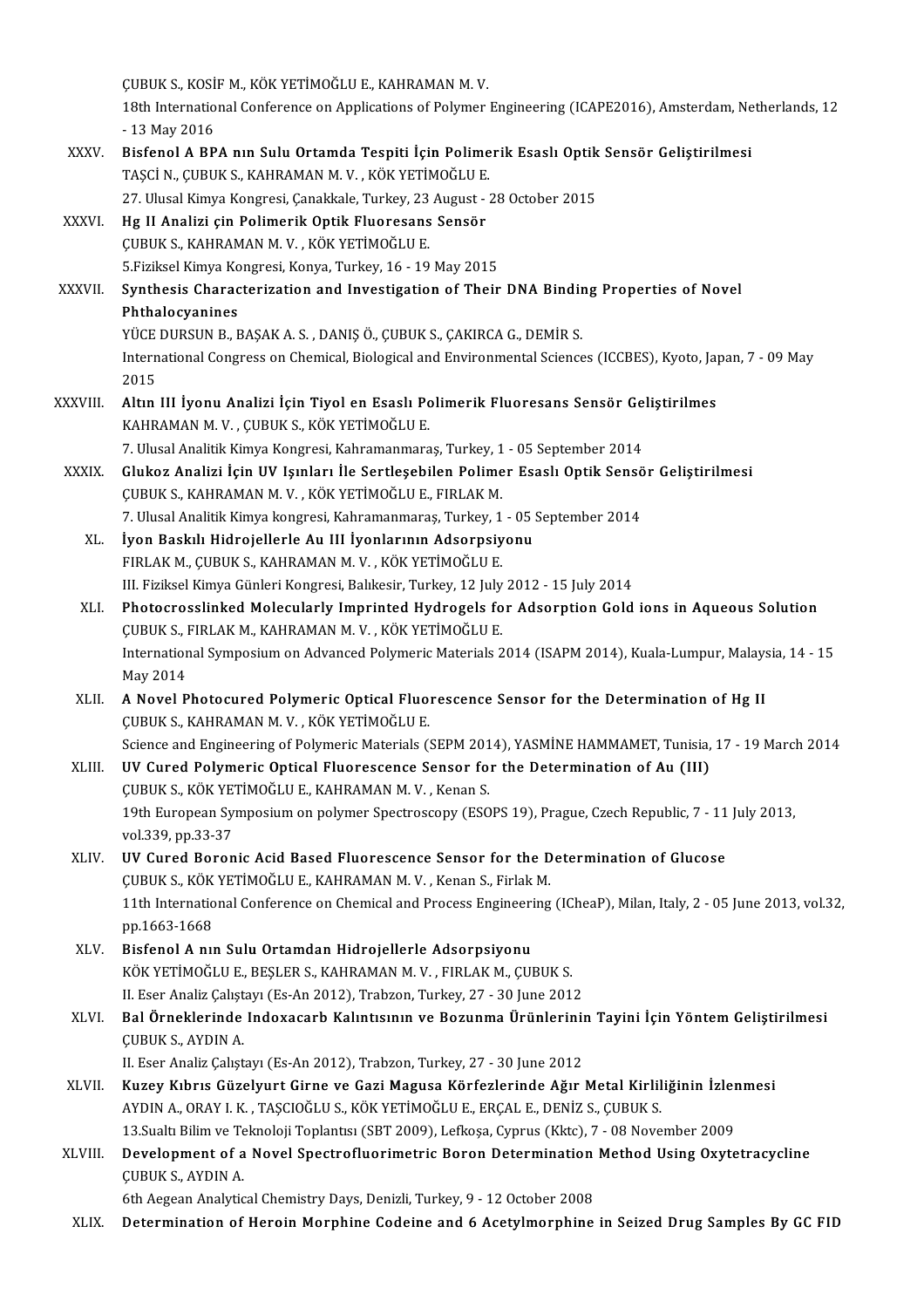|       | and Its Analytical Method Validation                                                                         |
|-------|--------------------------------------------------------------------------------------------------------------|
|       | TANÇ YETER O, DERMAN N, CUBUK S.                                                                             |
|       | 6th Aegean Analytical Chemistry Days, Denizli, Turkey, 9 - 12 October 2008                                   |
| L.    | Immunological Screening Of Opiates And Confirmation By GC MS of Human Hair Blood And Urine                   |
|       | Samples                                                                                                      |
|       | TANÇ YETER O., CENGİZ S., ÇUBUK S.                                                                           |
|       | 6th Aegean Analytical Chemistry Days, Denizli, Turkey, 9 - 12 October 2008                                   |
| LI.   | Post Mortem Kan Örneklerinde RRLC FLD Yöntemi ile Antikoagülan Rodentisitlerin Tayini                        |
|       | TANÇ YETER O, CUBUK S, AYDIN A                                                                               |
|       | XXI. Ulusal Kimya Kongresi, Malatya, Turkey, 23 - 27 August 2007                                             |
| LII.  | The Effects of Water Stress on Growth Parameters and Total Phenolics of Cucumis sativus L                    |
|       | <b>Cucumber Seedlings</b>                                                                                    |
|       | AKINCI Ș., ÖZYİĞİT İ. İ., ÇUBUK S., ÖZTÜRK B., YAVUZ E., YALÇIN E.                                           |
|       | International Medicinal and Aromatic Plants Conference on Culinary Herbs, Antalya, Turkey, 29 April - 04 May |
|       | 2007                                                                                                         |
| LIII. | Pamuk Gossypium Hirsutum L Doku Kültüründe Gelişmekte Olan Eksplantlardaki Fenolik Madde                     |
|       | Değişimlerine PVP nin Etkisi                                                                                 |
|       | ÖZYİĞİTİİ, ERCAN Ö., KAHRAMAN M.V., CUBUK S.                                                                 |
|       | XIX. Ulusal Kimya Kongresi, Aydın, Turkey, 30 September - 04 October 2005                                    |
| LIV.  | Insan Kanında MDMA nın 3 4 Metilendioksimetamfetamin GC MS ile Belirlenmesi                                  |
|       | <b>ÇUBUK S., TANÇ YETER O., AYDIN A.</b>                                                                     |
|       | XIX. Ulusal Kimya Kongresi, Aydın, Turkey, 30 September - 04 October 2005                                    |
| LV.   | Kanda HPLC DAD Yöntemi ile Coumatetralyl ve Warfarin Tayini                                                  |
|       | TANÇ YETER O., ÇUBUK S., AYDIN A.                                                                            |
|       | IX. Ulusal Spektroskopi Kongresi, Ankara, Turkey, 9 - 11 June 2005                                           |
| LVI.  | In Vitro Ortamda Çimlendirilen Pamuk Gossypium Hirsutum L Bitkisinin Fenolik Madde                           |
|       | Değişimlerine PVP nin Etkisi                                                                                 |
|       | ÖZYİĞİT İ. İ., ERCAN Ö., KAHRAMAN M. V., ÇUBUK S.                                                            |

XVIII. Ulusal Kimya Kongresi, Kars, Turkey, 6 - 09 July 2004

### Supported Projects

- upported Projects<br>I. Cubuk S., Uçar Z., Project Supported by Higher Education Institutions, Development of a New Environmentally<br>Eriendly Ni(II) Jons Determination Method, 2022, 2022 Cubuk S., Uçar Z., Project Supported by Higher Education<br>Friendly Ni(II) Ions Determination Method, 2022 - 2023<br>Cubuk S. Demirtes T. Project Supported by Higher Educa I. Cubuk S., Uçar Z., Project Supported by Higher Education Institutions, Development of a New Environmentally<br>Friendly Ni(II) Ions Determination Method, 2022 - 2023<br>II. Cubuk S., Demirtaş T., Project Supported by Higher E
- Friendly Ni(II) Ions Determination Met<br>Çubuk S., Demirtaş T., Project Supporte<br>SENSÖR GELİŞTİRİLMESİ, 2019 2021<br>Költ Vetimoğlu E. Çubuk S. Tessi N. Pro II. Çubuk S., Demirtaş T., Project Supported by Higher Education Institutions, Ni(II) İYONU TAYİNİ İÇİN FLUORESANS<br>SENSÖR GELİŞTİRİLMESİ, 2019 - 2021<br>III. Kök Yetimoğlu E., Çubuk S., Taşci N., Project Supported by Higher E
- SENSÖR GELİŞTİRİLMESİ, 2019 2021<br>Kök Yetimoğlu E., Çubuk S., Taşci N., Project Supported by Higher Education Institutions, Amino Bileşiklerinin Tayini<br>İçin Polimerik Fluoresans Sensör Geliştirilmesi, 2018 2021 III. Kök Yetimoğlu E., Çubuk S., Taşci N., Project Supported by Higher Education Institutions, Amino Bileşiklerinin Tay<br>İçin Polimerik Fluoresans Sensör Geliştirilmesi, 2018 - 2021<br>IV. Çubuk S., Project Supported by Higher
- İçin Polimerik Fluoresans Sens<br>Çubuk S., Project Supported by<br>GELİŞTİRİLMESİ, 2018 2020<br>Çubuk S. Kabraman M. V., Köl V. Çubuk S., Project Supported by Higher Education Institutions, Fe(III) İYONU TAYİNİ İÇİN FLUORESANS SENSÖR<br>GELİŞTİRİLMESİ, 2018 - 2020<br>V. Çubuk S., Kahraman M. V. , Kök Yetimoğlu E., Project Supported by Higher Education
- GELİŞTİRİLMESİ, 2018 2020<br>Çubuk S., Kahraman M. V. , Kök Yetimoğlu E., Project Supported by Higher E.<br>Esaslı Pestisitlerin Tayini İçin Fluoresans Sensör Geliştirilmesi, 2017 2020<br>Cubuk S. Project Supported by Hisbor Ed V. Çubuk S., Kahraman M. V. , Kök Yetimoğlu E., Project Supported by Higher Education Institutions, Organofosfor<br>Esaslı Pestisitlerin Tayini İçin Fluoresans Sensör Geliştirilmesi, 2017 - 2020<br>VI. Çubuk S., Project Supporte
- Esaslı<br>Çubuk<br>2018<br><sup>Välz V</sup> VI. Cubuk S., Project Supported by Higher Education Institutions, SİYANÜR İYONU İÇİN FLUORESANS SENSÖR, 201<br>2018<br>VII. Kök Yetimoğlu E., Çubuk S., Kahraman M. V. , Project Supported by Higher Education Institutions, Arsenik
- 2018<br>Kök Yetimoğlu E., Çubuk S., Kahraman M. V. , Project Supported by Higher Education Institutions, Arsenik (III)<br>Tayini İçin Polimer Esaslı Fluoresans Sensör Geliştirilmesi, 2017 2018 VII. Kök Yetimoğlu E., Çubuk S., Kahraman M. V. , Project Supported by Higher Education Institutions, Arsenik (III)<br>Tayini İçin Polimer Esaslı Fluoresans Sensör Geliştirilmesi, 2017 - 2018<br>VIII. Kahraman M. V. , Kök Yetimo
- 
- Tayini İçin Polimer Esaslı Fluoresans Sensör Geliştirilmesi, 2017 2018<br>III. Kahraman M. V. , Kök Yetimoğlu E., Çubuk S., TUBITAK Project, Bisfenol A İçin Fluorometrik Sensör, 2015<br>IX. Çubuk S., Project Supported by Highe Kahraman M. V. , Kök Yetimoğlu<br>Çubuk S., Project Supported by l<br>Fluoresans Sensör, 2017 - 2017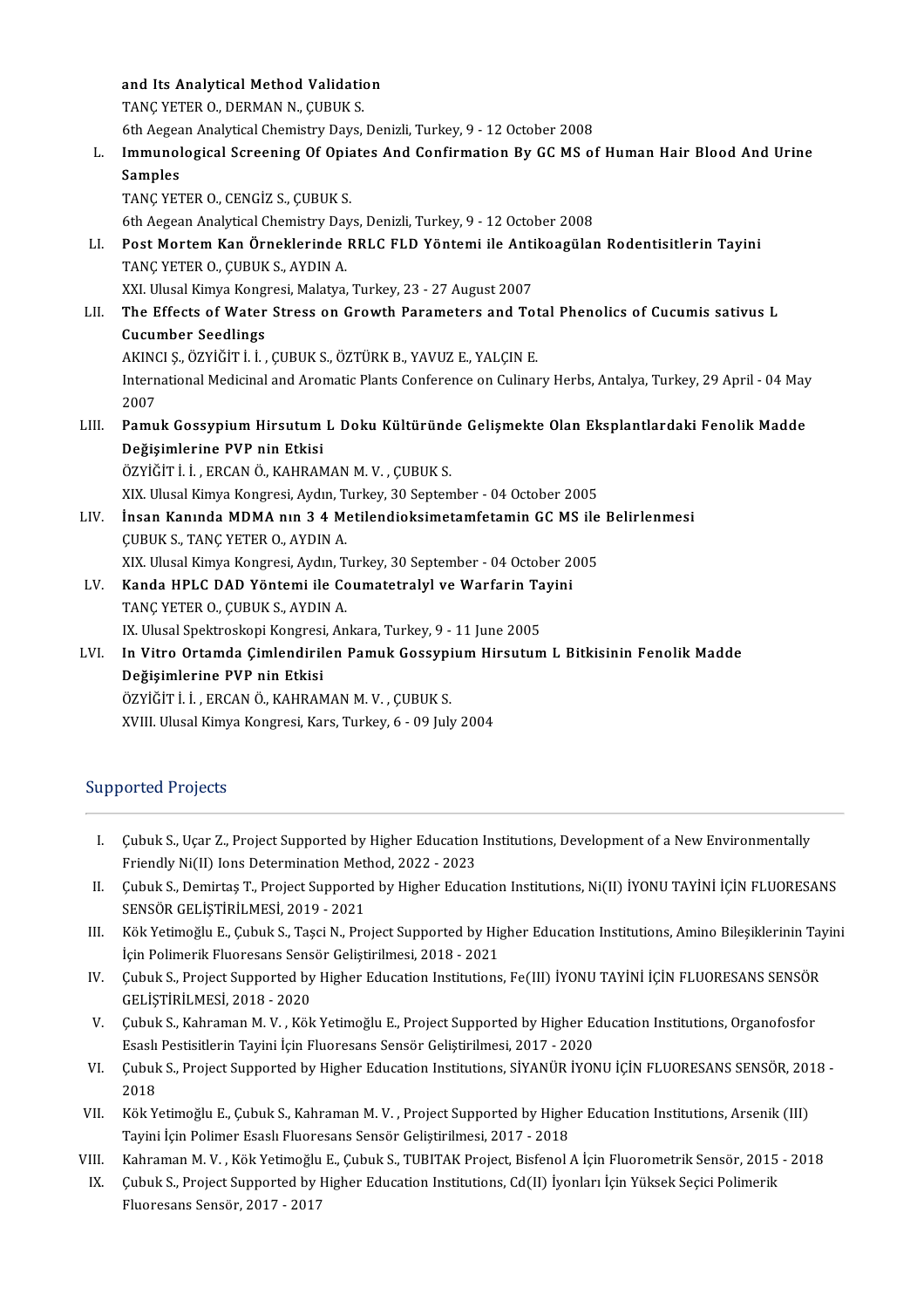- X.<br>X. Çubuk S., Project Supported by Higher Education Institutions, Fluoresans Veren Polimerik Bor Sensörü, 2016 -Cubuk<br>2016<br>Cubub X. Çubuk S., Project Supported by Higher Education Institutions, Fluoresans Veren Polimerik Bor Sensörü, 2016<br>2016<br>XI. Çubuk S., Kahraman M. V. , Kök Yetimoğlu E., Project Supported by Higher Education Institutions, Glukoz
- 2016<br>Çubuk S., Kahraman M. V. , Kök Yetimoğlu E., Project Supported by I<br>Fluoresans Veren Yeni Bir Optik Sensör Geliştirilmesi, 2015 2016<br>Cubuk S. Preject Supported by Higber Edusation Institutions, Sulu ( XI. Cubuk S., Kahraman M. V. , Kök Yetimoğlu E., Project Supported by Higher Education Institutions, Glukoz a Duyarlı<br>Fluoresans Veren Yeni Bir Optik Sensör Geliştirilmesi, 2015 - 2016<br>XII. Cubuk S., Project Supported by H
- Fluoresans Veren Yeni Bir Optik Sensör Geliştirilmesi, 2015 2016<br>Çubuk S., Project Supported by Higher Education Institutions, Sulu Çözetideki Altın İyonlarının Adsorpsiyo:<br>Işıkla Çapraz Bağlanan Moleküler Olarak Baskıla Çubuk S., Project Supported by Higher Education Institutions, Sulu Çöze<br>Işıkla Çapraz Bağlanan Moleküler Olarak Baskılanmış Hidrojeller Photo<br>Hydrogels for Adsorption Gold Ions in Aqueous Solution, 2014 - 2015<br>Kök Yotimoğl Işıkla Çapraz Bağlanan Moleküler Olarak Baskılanmış Hidrojeller Photocrosslinked Molecularly Imprinted<br>Hydrogels for Adsorption Gold Ions in Aqueous Solution, 2014 - 2015<br>XIII. Kök Yetimoğlu E., Çubuk S., Kahraman M. V. ,
- Hydrogels for Adsorption Gold Ions in Aqueous Solution, 2014 2015<br>Kök Yetimoğlu E., Çubuk S., Kahraman M. V. , Project Supported by Higher Education Institutions, FONKSİYONEL<br>POLİMERİK MEMBRAN SENSÖRLERİN GELİŞTİRİLMESİ Kök Y<br>POLİM<br>2015

# 2015<br>Scientific Refereeing

- cientific Refereeing<br>I. TUBITAK Project, 1002 Quick Support Program, Erciyes University, Turkey, April 2018<br>I. TALANTA, SCLIournal, Echnuary 2019 I. TUBITAK Project, 1002 - Quick Support<br>II. TALANTA, SCI Journal, February 2018<br>II. SCIENTIEIC PEPOPTS, National Scientifi I. TUBITAK Project, 1002 - Quick Support Program, Erciyes University, Tur<br>II. TALANTA, SCI Journal, February 2018<br>III. SCIENTIFIC REPORTS, National Scientific Refreed Journal, January 2018<br>IV. EMERCING MATERIALS RESEARCH S
- 
- II. TALANTA, SCI Journal, February 2018<br>III. SCIENTIFIC REPORTS, National Scientific Refreed Journal, January 2018<br>IV. EMERGING MATERIALS RESEARCH, SCI Journal, January 2018<br>V. MATERIALS RESEARCH INNOVATION
- 
- V. MATERIALS RESEARCH INNOVATIONS, SCI Journal, January 2018<br>VI. CHEMICAL ENGINEERING JOURNAL. National Scientific Refreed Io
- VI. CHEMICAL ENGINEERING JOURNAL, National Scientific Refreed Journal, January 2018<br>VII. JOURNAL OF THE IRANIAN CHEMICAL SOCIETY, National Scientific Refreed Journal, Ja
- III. JOURNAL OF THE IRANIAN CHEMICAL SOCIETY, National Scientific Refreed Journal, January<br>III. ENVIRONMENTAL PROCESSES-AN INTERNATIONAL JOURNAL, Journal Indexed in SCI<br>IX. APPLIED PHYSICS A-MATERIALS SCIENCE & PROCESSING,
- VII. JOURNAL OF THE IRANIAN CHEMICAL SOCIETY, National Scientific Refreed Journal, January 2018<br>VIII. ENVIRONMENTAL PROCESSES-AN INTERNATIONAL IOURNAL. Journal Indexed in SCI-E. January 2 VI. CHEMICAL ENGINEERING JOURNAL, National Scientific Refreed Journal, January 2018<br>VII. JOURNAL OF THE IRANIAN CHEMICAL SOCIETY, National Scientific Refreed Journal, January 2018<br>VIII. ENVIRONMENTAL PROCESSES-AN INTERNATI II. ENVIRONMENTAL PROCESSES-AN INTERNATIONAL JOURNAL, Journal Indexed in<br>X. APPLIED PHYSICS A-MATERIALS SCIENCE & PROCESSING, SCI Journal, January 20<br>X. Sigma Journal of Engineering and Natural Sciences, Other Journals, Ja
- IX. APPLIED PHYSICS A-MATERIALS SCIENCE & PROCESSING, SCI Journal<br>X. Sigma Journal of Engineering and Natural Sciences, Other Journals, January<br>XI. SENSORS AND ACTUATORS B-CHEMICAL, SCI Journal, January 2018
- 
- 
- X. Sigma Journal of Engineering and Natural Sciences, Other Journals, January 2018<br>XI. SENSORS AND ACTUATORS B-CHEMICAL, SCI Journal, January 2018<br>XII. International journal of advances in engineering and pure sciences (On SENSORS AND<br>International<br>January 2018<br>Preject Sunner XII. International journal of advances in engineering and pure sciences (Online), National Scientific Refreed Journal,<br>January 2018<br>XIII. Project Supported by Higher Education Institutions, BAP Research Project, İstanbul U
- January 2018<br>Project Suppo<br>August 2017<br>SENSOPS ANI XIII. Project Supported by Higher Education Institutions, BAP Research Pr<br>August 2017<br>XIV. SENSORS AND ACTUATORS B-CHEMICAL, SCI Journal, January 2017
- 
- August 2017<br>XIV. SENSORS AND ACTUATORS B-CHEMICAL, SCI Journal, January 2017<br>XV. 1th International Conference on Chemical & Process Engineering (ICheaP-11), Conference Paper (Full Text),<br>January 2017 SENSORS AND<br>1th Internation<br>January 2017

# January 2017<br>Tasks In Event Organizations

- I. ÇubukS.,ABDURRAHMANOĞLUS.,30thNationalChemistryCongress,ScientificCongress,Gazimagusa,Cyprus Cubuk S., ABDURRA<br>(Kktc), Kasım 2018<br>Cubuk S., WAGE 20 I. Cubuk S., ABDURRAHMANOĞLU S., 30th National Chemistry Congress, Scientific Congress, Gazimagusa, Cyp (Kktc), Kasım 2018<br>II. Cubuk S., IWMCE 2018 : 2018 International Workshop on Materials, Chemistry and Engineering, Sci
- (Kktc), Kasım 2018<br>Çubuk S., IWMCE 2018 : 2018 Intern<br>Congress, Xiamen, China, Mart 2018<br>Cubuk S. Cobre Telmik Üniversitesi Congress, Xiamen, China, Mart 2018
- II. Çubuk S., IWMCE 2018 : 2018 International Workshop on Materials, Chemistry and Engineering, Scientific<br>Congress, Xiamen, China, Mart 2018<br>III. Çubuk S., Gebze Teknik Üniversitesi, 2. İnovatif Kimya Bilim Öğrenci Kongre

### Edit Congress and Symposium Activities

I. KBRN Savunma Eşgüdüm Çalıştayı, Working Group, Ankara, Turkey, 2019

### **Citations**